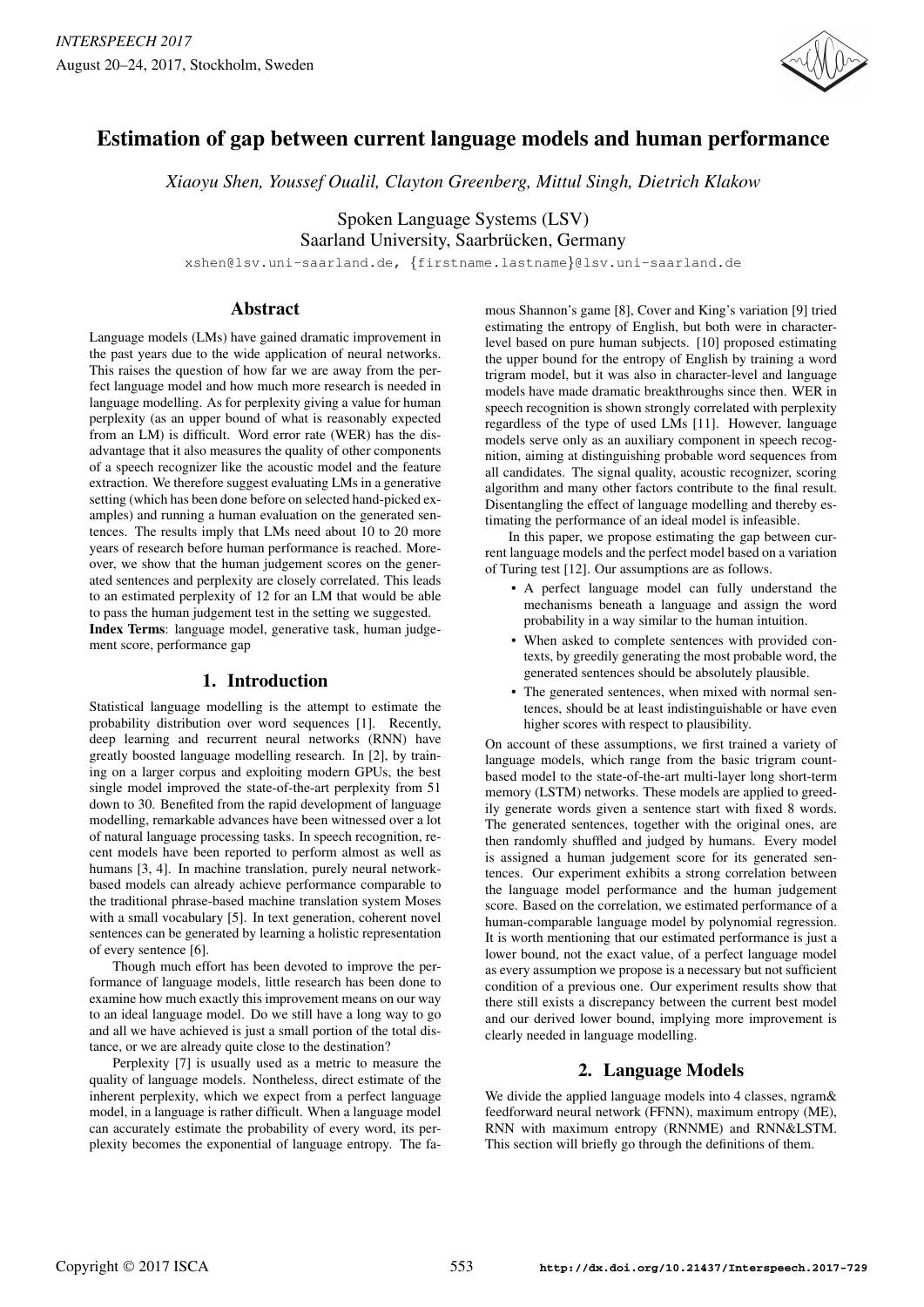#### 2.1. Ngram & Feedforward Neural Network

Traditionally, count-based models are used to approximate such a probability based on the frequency information extracted from training corpus[13]. With the Markov assumption[14] and smoothing techniques, probability can be easily estimated from the counting information of n-grams. We trained trigram and 5 gram models with Chen and Goodmans modified Kneser-Ney smoothing. Compared with the original KN smoothing, instead of using a single discounting parameter D, it has three different parameters D1, D2 and D3+ that are applied to n-grams with one, two and three or more counts. Experiments showed that this method outperformed other smoothing techniques [15].

FFNNs are the first neural network architecture introduced to language modelling [16]. Similar to count-based models, FFNNs assume only the most recent  $n - 1$  preceding words are considered for predicting the next word. Every word is mapped from a one-hot vector to a distributed representation where more semantic information can be encoded.

#### 2.2. Maximum Entropy

Maximum entropy (ME) is another popular model. With features and constraints, it tries to maximize the entropy of the word probability distribution[17]. This model is computationally expensive but more features could be added to improve the performance. ME estimates the word probability as follows

$$
P(x|h) = \frac{e^{\sum_{i} \gamma_i f_i(x,h)}}{Z(h)} \tag{1}
$$

f is the feature function,  $\gamma$  is the parameters to be learned and Z is a normalizaiton term for a given history. We apply the ME extension of the srilm toolbox[18] for training. In our case, only up to 5-gram features are used and an  $l_1 + l_2^2$  regularization is added to prevent overfitting. For parameter optimization, the Orthant-Wise Limited-memory Quasi-Newton (OWL-QN) method through the libLBFGS library is applied[19].

#### 2.3. RNN with Maximum Entropy

In comparison to FFNNs, the RNN architecture has a recurrent layer to maintain the memory of all past information so that it can learn longer-range dependencies than FFNNs. Maximum entropy can also be incorporated as part of the RNN model (RN-NME), which would further reduce the perplexity[20, 21]. The RNN part includes an input layer  $x(t)$ , a recurrent hidden layer  $s(t)$  and an output layer  $y(t)$  for each time step t. To speed up, we divides words into 50 classes and the output layer is factorized as a class probability and a word probability[22]. Words are assigned to classes simply proportionally respecting their frequencies. RNNME trains ME as part of the RNN model. Since ME models and the softmax outlayer layer are similar, they can be viewed as a direct connection between input and output layer and the direct parameters can be learned during the training phase of RNN[21]. In our experiment, only bigram and trigram features are used, a 1-billion-size hash[21] is used to map such features in order to reduce the complexity and speed up the training process.

## 2.4. Vanilla RNN & LSTM

The Vanilla RNN equals the RNNME without ME part. Though theoretically powerful, the training of RNNs is much more complex than FFNNs. Because of the gradient vanishing problem [23], vanilla RNNs fall short of learning weight parameters in a way that long-range dependencies can be captured. To solve this problem, LSTM neural network was proposed in [24] and further extended in [25] and [26]. The resulting structure utilized a gating mechanism to ensure backpropagation of useful information through many time steps. Unlike vanilla RNN, where the effective backpropagation ranges usually up to 6 steps, LSTM can propagate errors for more than 20 steps without losing validity.

We trained the FFNN, RNN and LSTM on multiple GPUs by separating training data into sequences of fixed length. An embedding layer and a projection layer is added to reduce complexity. Batch noise contrastive estimation [27] (FFNN and RNN) and Importance sampling [28] (LSTM) are implemented to scale the large vocabulary size.

## 3. Human Judgement

After training, 400 sentences, each of which contains at least 16 words are extracted from the test corpus. Sentences containing colons or quotation marks are filtered out beforehand because our experiment shows these punctuations severely interfere with human judgements and people themselves disagree with the use of them. For each sentence, we keep the first 8 words and apply language models to complete it by greedily generating the most probable word until an end token is reached. If a language model has not outputted an end token within 50 words, the generated sentence is regarded as incomplete. In our experiment, only trigram models generated a fair amount of incomplete sentences, the other language models finished almost all the sentences within the limit of 50 words. When incomplete sentences are sent to human judgement, the ellipsis is appended to the end. A snippet of sentence examples is shown in table 1

Table 1: *Example of generated sentences*

| Context      | Wednesday was the first day at school for   |  |  |  |
|--------------|---------------------------------------------|--|--|--|
| Trigram      | the first time in the first time in the     |  |  |  |
| 5-gram       | the first time in the history of the world. |  |  |  |
| ME.          | the first time in the history of the world. |  |  |  |
| <b>RNN</b>   | the first time.                             |  |  |  |
| <b>RNNME</b> | the city 's history.                        |  |  |  |
| <b>LSTM</b>  | the school 's president, who has been       |  |  |  |
| Original     | quadruplets Sarah, Peter, Lucy              |  |  |  |

All the generated sentences, together with the original ones from the test corpus, are then randomly shuffled and judged on the crowdsourcing website CrowdFlower<sup>1</sup>. People are told that the first 8 words of these sentences is the fixed context, the next words are generated either by human or machine. They should try to identify them by assigning a score to each sentence. The score is designed as a 4-level Likert scale [29] with 3 (clearly human), 2 (slightly human), 1 (slightly unhuman) and 0 (clearly unhuman). We adopted 4-level scale instead of the more common 5-level or 7-level in hope of forcing people to demonstrate their preference rather than safely choosing neutral scores. For the experiment participants, only English native people with the highest trust level on Crowdflower are allowed to perform this task. Each sentence is judged by at least 3 different participants and the score supported by most people is adopted. If 3 participants all disagree with each other, more judgements are dynamically collected until at least half of them get a consensus. Trust Levels are accumulated based on their previous performance on

<sup>1</sup>http://www.crowdflower.com/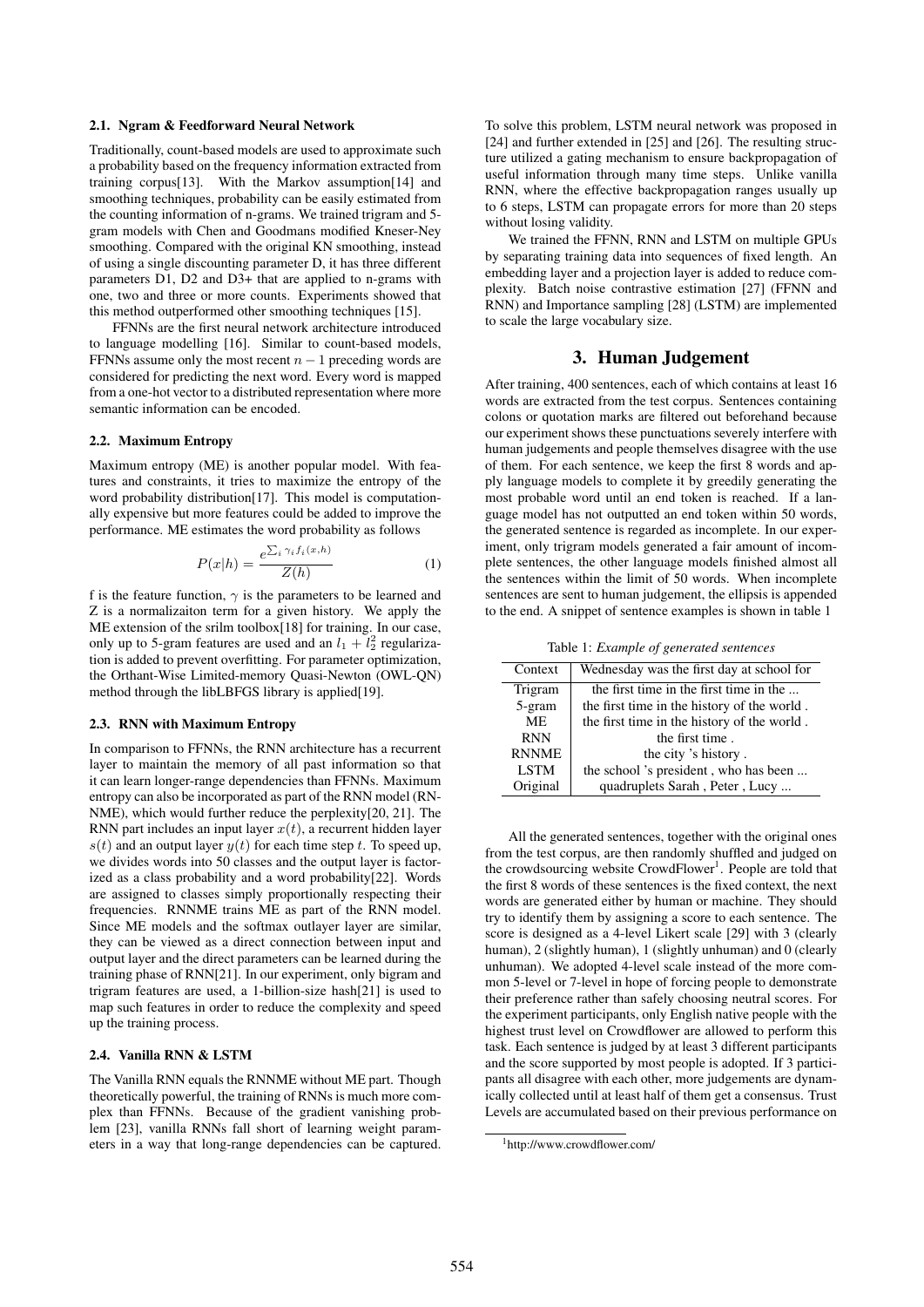Crowdflower. In total, 288 participants contributed to the human judgement task.

## 4. Experiments and Results

#### 4.1. Experimental Setup

The experiments are performed on the 1B Word Benchmark data set [30] collected from English newspapers with about 0.85B words. Sentences containing special tokens are pruned out in advance as mentioned in Section 3. This leads to a corpus containing approximately 0.7B words. We reserve a small subset as the test corpus. The rest training corpus is then randomly split into 100 segments. Since models are trained with different data size, we fix the vocabulary as all tokens existing in the first segment, which contains 158451 words. Other tokens are mapped to a special UNK token.

We trained the trigram, 5-gram and ME on both the first segment and the whole data set, this led to 6 language models in total. A 5-gram 500-1500-600 FFNN was trained only on the whole data, with 500, 1500 and 600 refer to the embedding size, hidden layer size and projection size respectively. RNNME was trained incrementally on the first 1, 3, 6 until 21 segments with the hidden layer size fixed as 600, which formed totally 8 models. Since RNNME can only be run sequentially on CPUs, training it on the whole corpus is too time-consuming, so we stopped at 21 segments, which constitutes around 20% of the whole corpus. A 500-1500-600 vanilla RNN was trained on both the first segment and the whole corpora. 7 LSTM models were trained on the whole corpora, all of which share the same embedding size 512 but differ in the state size, projection size and drop-out rate. A full list of the applied language models is shown in Table 2, where L-2-4096-1024-0.1 denotes a 2 (layer)-4096 (state size)-1024 (projection size)-0.1 (drop-out rate) LSTM language model. This is the largest model we were able to fit into a GPU (Titan X) memory.

#### 4.2. Uncertainty of Data

All data points in our experiment are assumed to be independent with each other. According to central limit theorem, the arithmetic mean of a sufficiently large number of independent random variables is approximately Gaussian distributed[31] with standard deviation as  $SD_{\bar{x}} = \frac{\sigma}{\sqrt{n}}$ . Here we use sample standard deviation s to approximate the population standard deviation  $\sigma$ . The uncertainty of our measurement can then be defined as  $x \pm 2SD\bar{x}$ . The factor 2 yields a confidence interval with confidence 95%.

When dealing with functions, uncertainty can be transformed by

$$
\Delta f(z_1...z_n) = \sqrt{\sum_{i=1}^N (\frac{\partial f}{\partial z_i})^2 (\Delta z_i)^2}
$$
 (2)

where  $z_i$  is the uncertainty of each parameter [32].

After fitting the data points with polynomial regression, we measure the goodness of fit with adjusted R square [33]

$$
R_{adjusted}^2 = 1 - \frac{(1 - R^2)(N - 1)}{N - k - 1}
$$
 (3)

where  $R^2$  is the sampled R-square(coefficient of determination), N and K are the number of samples and regressors. Compared with normal  $R^2$ ,  $R^2_{adjusted}$  imposes a penalty as the number of regressors increases to prevent overfitting.

## 4.3. Metric-based Performance

We test the performance of langauge models with three automatic evaluation metrics: perplexity, mean log rank and percentage of the target word's probability being ranked as the 1st place [34]. All of them are measured on the generated part (the whole sentence excluding the first 8 words) of the original 400 sentences. Table 2 contains all results of applied models. As can be seen, these three metrics are highly consistent with each other. Language models with better scores on one metric usually also perform better on the other two metrics. A larger training data size significantly contributes to the improvement of performance. For RNNME, increasing the size from 1 to 21 segments continuously brings the perplexity from 196 down to 78, with only one fall back in 18 segments. As expected, trigram performs worst among all the language models. FFNN (83.0) performs even worse than 5-gram (73.7) despite consuming much more training time. ME trained on the whole corpus performs surprisingly well (68.8) with only up to 5-gram features included. The best LSTM model takes 2 weeks to converge and achieves a perplexity of 33.6, only slightly worse than the reported record (30.0) in [2].

Table 2: *Performance of Language Models*

| Model             | <b>PPL</b> | Rank | Top $1(\%)$       | Score |
|-------------------|------------|------|-------------------|-------|
| Trigram-1         | 303.2      | 3.48 | 19.7              | 0.11  |
| Trigram-all       | 112.2      | 2.75 | 24.0              | 0.16  |
| $5gram-1$         | 281.0      | 3.43 | 21.1              | 0.24  |
| $5$ -gram-all     | 73.7       | 2.43 | 31.2              | 0.60  |
| $ME-1$            | 286.5      | 3.46 | 21.2              | 0.27  |
| ME-all            | 68.8       | 2.40 | 31.8              | 0.64  |
| FFNN-all          | 83.0       | 2.56 | $\overline{26.3}$ | 0.56  |
| RNN-1             | 211.1      | 3.28 | $\overline{21.5}$ | 0.33  |
| RNN-all           | 45.7       | 2.12 | 31.9              | 2.08  |
| <b>RNNME-1</b>    | 196.3      | 3.21 | 22.2              | 0.44  |
| RNNME-3           | 136.0      | 2.93 | 23.7              | 0.41  |
| RNNME-6           | 109.7      | 2.78 | 24.8              | 0.43  |
| <b>RNNME-9</b>    | 107.5      | 2.76 | $\overline{25.4}$ | 0.42  |
| RNNME-12          | 103.1      | 2.72 | 25.0              | 0.40  |
| RNNME-15          | 91.3       | 2.63 | 26.1              | 0.48  |
| RNNME-18          | 106.9      | 2.76 | 24.0              | 0.44  |
| RNNME-21          | 78.9       | 2.52 | 26.9              | 0.71  |
| L-1-512-512-0.1   | 63.2       | 2.41 | 30.0              | 1.36  |
| L-1-1024-512-0.1  | 54.5       | 2.29 | 31.8              | 1.86  |
| L-1-2048-512-0.1  | 45.3       | 2.19 | 33.1              | 2.39  |
| L-1-8192-2048-0.5 | 35.9       | 1.95 | 33.8              | 1.54  |
| L-1-8192-2048-0   | 37.5       | 1.97 | 34.8              | 2.60  |
| L-2-2048-512-0.1  | 39.8       | 2.09 | 35.0              | 2.91  |
| L-2-4096-1024-0.1 | 33.6       | 1.94 | 36.2              | 3.51  |
| Human (estimated) | 12.0       | 1.14 | 40.5              | 7.95  |

## 4.4. Human Judgement Score

Let  $n_i$  denote the number of sentences being judged with score i. We noticed  $n_1$  (slightly unhuman) or  $n_2$  (slightly human) are quite similar over all language models. After manually examining these sentences, we found they were ambiguous and quite difficult to be clearly judged. In consequence, we define the human judgement score as the ratio of  $n_3$  (clearly human) to  $n_0$ (clearly unhuman). We believe these two values are more reliable and good language models should achieve higher scores by successfully fooling human judgers more often.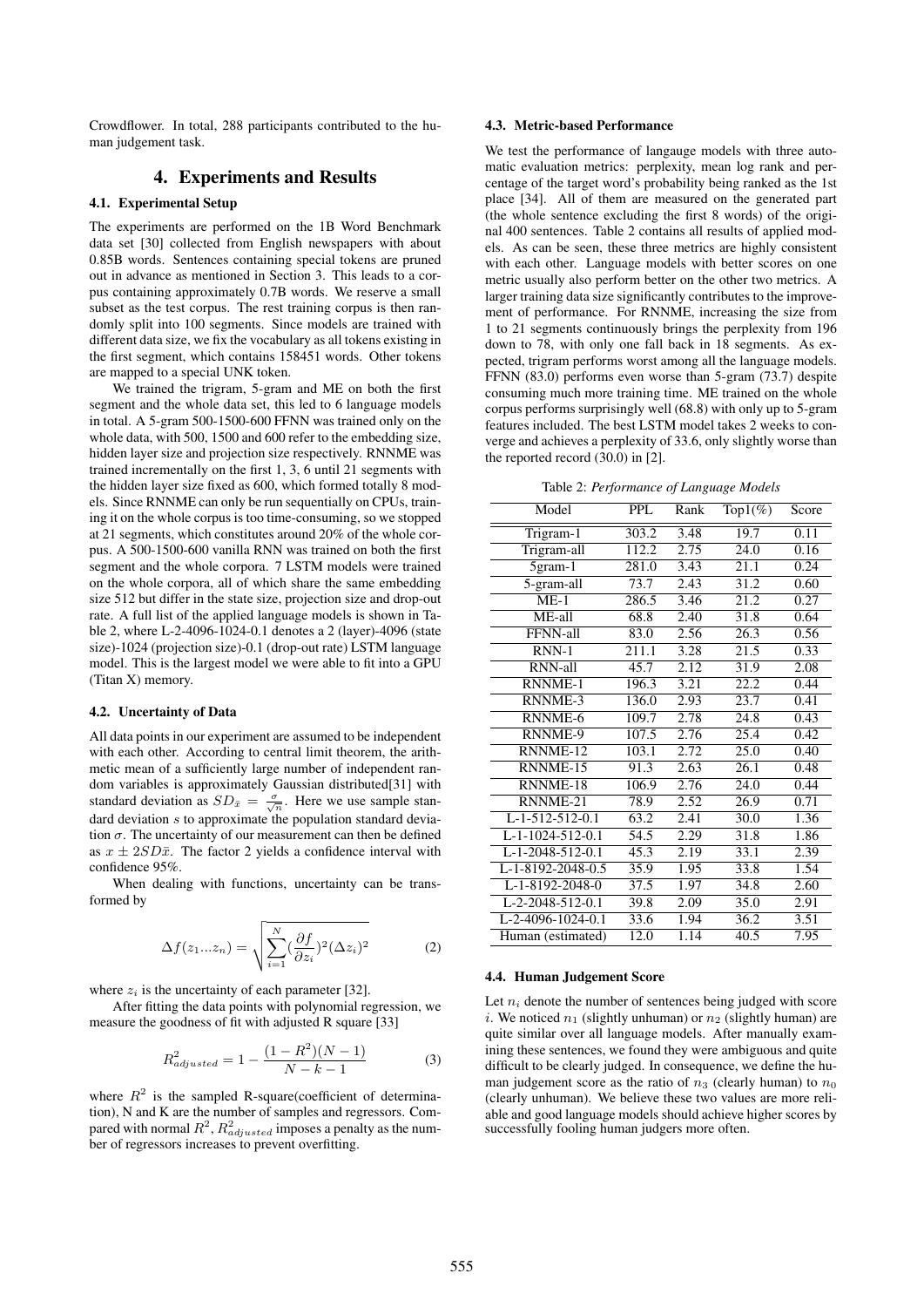

Figure 1: *Human Judgement Score wrt. Perplexity Adjusted R-square: 0.953*

The last column of Table 2 shows the human judgement scores. We can see models with better metric scores normally, though not always, have better chances of successfully fooling humans. One major exception comes from the trigram model trained on full corpus, who achieved a very low human judgement score (0.16) with a mediate perplexity (112.22). Original sentences received a human judgement score of 7.95, which is a big lead over all language models, even to the best LSTM model (3.51). It is worth noting that even for original sentences, quite a few of them are judged as clearly unhuman since they are novel, contain professional terms or noise distractions resulting from the inappropriate tokenization. The real human performance should be higher, which further explains why our estimation stands only for a lower bound.

Figure 1-3 pictorize the correlation between human judgement score and metric-based performance. The least square polynomial fit[35] with degree 3 is applied to fit all the data points (blue curve). The horizontal dash line stands for the human judgement score from original sentences. It can be viewed as the lower bound of a perfect language model. The intersecting point of the dash line and the fitted curve could then be used to approximate the metric-based performance of such language model. We further labelled the year number every model is first applied so that the evolving development of language modelling can be easily seen. Perplexity is scaled logarithmically for curve fitting while the other two metrics stay the same. As shown in the figures, all curves fit the data points pretty well. The adjusted R square is more than 0.9 for all three automatic measurement metrics. The fitted curve suggests an estimated perplexity 12 for a human-comparable language model in our task. The estimated value for mean log rank and top 1 percentage is 1.14 and 40.5% respectively. Interestingly, given the average word length of 5.5, Shannon estimated the lower bound on human-level word perplexity as  $2^{0.648 \times 5.5} = 11.8[8]$ , which is consistent with our result.

# 5. Conclusion and Future Work

This work attempts to detect and measure the gap between current language models and human performance. In our sentence



Figure 2: *Human Judgement Score wrt. Top 1 Percentage Adjusted R-square: 0.955*



Figure 3: *Human Judgement Score wrt. Mean Rank Adjusted R-square: 0.934*

completion task, by defining a metric for human judgement score and taking the original sentences as a target, this gap can be estimated. Our findings show that neural networks do bring a remarkable improvement to language models, whether for metric-based performance or human judgement scores. However, current language models are still far from perfect, more research is needed in this field.

This experiment is a preliminary study and a few shortcomings exist. The human judgement task is rather unsupervised and the results are subject to more uncertainty. In the future we will collect more experiments and control the human judgement in a more fine-grained way.

# 6. Acknowledgements

We thank Andrea Fisher, Thomas Trost and all the anonymous reviewers for useful discussions and suggestions. Xiaoyu Shen is supported by computer science graduate school of Saarland University. This work is funded by the DFG collaborative research center SFB 1102.